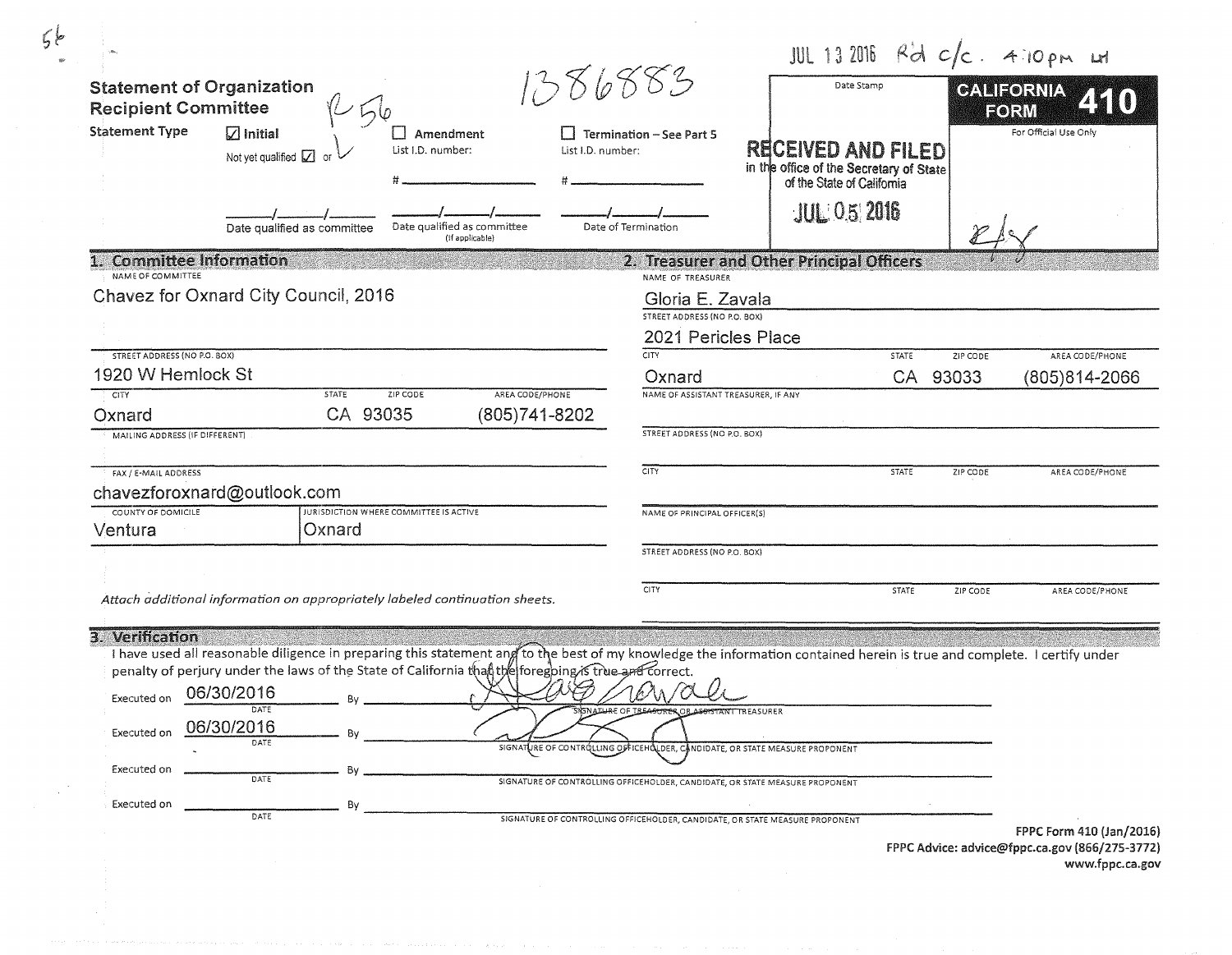| <b>Statement of Organization</b><br><b>Recipient Committee</b><br>INSTRUCTIONS ON REVERSE | CALIFORNIA 410<br>Page 2 |
|-------------------------------------------------------------------------------------------|--------------------------|
| COMMITTEE NAME                                                                            | LD, NUMBER               |
| Chavez for Oxnard City Council, 2016<br>麚                                                 |                          |

• All committees must list the financial institution where the campaign bank account is located.

| NAME OF FINANCIAL INSTITUTION                          | AREA CODE/PHONE | Î BANK ACCOUNT NUMBER    |  |
|--------------------------------------------------------|-----------------|--------------------------|--|
| Wells Fargo                                            | (805)382-8900   | 3478986403               |  |
| ADDRESS                                                | CITY            | ZIP CODE<br><b>STATE</b> |  |
| 533 W Channel Islands Blvd                             | Port Hueneme    | 93041<br>Cа              |  |
| 4. Type of Committee Complete the applicable sections. |                 |                          |  |

## **€onf!11olle€1 €Jemmit:t:ee**

. List the name of each controlling officeholder, candidate, or state measure proponent. If candidate or officeholder controlled, also list the elective office sought or held, and district number, if any, and the year of the election.

• List the political party with which each officeholder or candidate is affiliated or check "nonpartisan."

• If this committee acts jointly with another controlled committee, list the name and identification number of the other controlled committee.

| NAME OF CANDIDATE/OFFICEHOLDER/STATE MEASURE PROPONENT | ELECTIVE OFFICE SOUGHT OR HELD<br>(INCLUDE DISTRICT NUMBER IF APPLICABLE) | YEAR OF ELECTION | PARTY           |
|--------------------------------------------------------|---------------------------------------------------------------------------|------------------|-----------------|
| Daniel Chavez Jr                                       | City Council                                                              | 2016             | Monpartisan     |
|                                                        |                                                                           |                  | Lui Nonpartisan |

**Primarily Formed Committee** Primarily formed to support or oppose specific candidates or measures in a single election. List below:

| CANDIDATE(S) NAME OR MEASURE(S) FULL TITLE (INCLUDE BALLOT NO. OR LETTER) | CANDIDATE(S) OFFICE SOUGHT OR HELD OR MEASURE(S) JURISDICTION<br>(INCLUDE DISTRICT NO., CITY OR COUNTY, AS APPLICABLE) | CHECK ONE |        |
|---------------------------------------------------------------------------|------------------------------------------------------------------------------------------------------------------------|-----------|--------|
|                                                                           |                                                                                                                        | SUPPORT   | OPPOSE |
|                                                                           |                                                                                                                        |           |        |
|                                                                           |                                                                                                                        | SUPPORT   | OPPOSE |
|                                                                           |                                                                                                                        |           |        |

FPPC Form 410 (Jan/2016) FPPC Advice: advice@fppc.ca.gov (866/275-3772) www.fppc.ca.gov